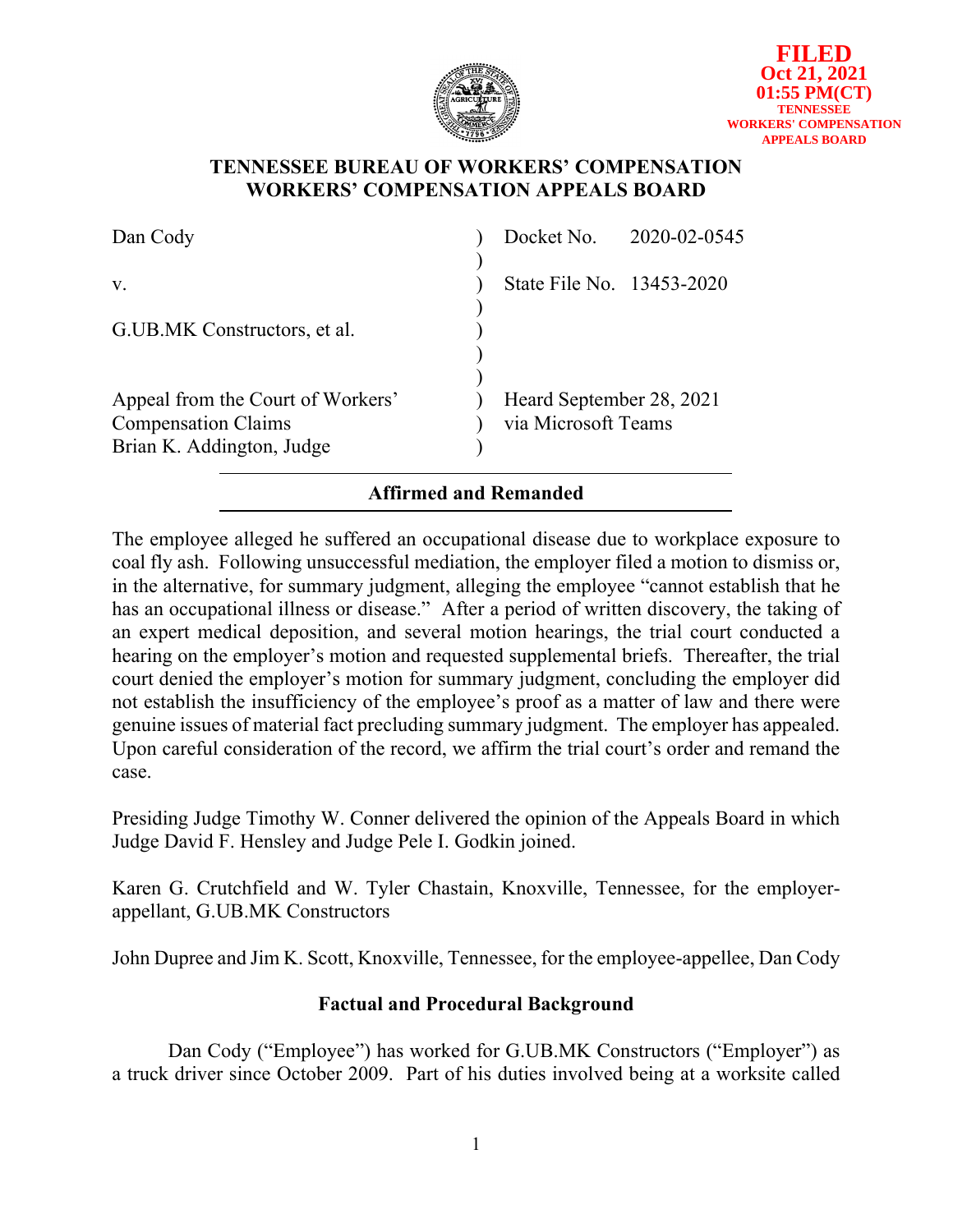the Kingston Fly Ash Recovery Site.<sup>[1](#page-1-0)</sup> In February 2020, Employer filed a petition with the Bureau of Workers' Compensation noting that Employee was alleging an "occupational injury" due to exposure to "coal fly ash."<sup>[2](#page-1-1)</sup> Employer's petition listed a date of injury as June 27, 2019. Employer asked for "dismissal of this claim without prejudice." On August 19, 2020, when neither Employee nor his attorneys appeared for a second scheduling hearing, the trial court entered an order dismissing the claim without prejudice. The following day, Employee filed a petition listing his date of injury as September 22, 2016, and alleging: (1) he suffered an occupational injury due to his alleged exposure to fly ash at work; (2) he had been placed at maximum medical improvement by a physician; and (3) he been given a permanent medical impairment rating by his physician.

Thereafter, a dispute certification notice was issued that listed multiple disputed issues, including the compensability of Employee's claim, his entitlement to medical benefits, and whether he is entitled to temporary or permanent disability benefits in the absence of any proof of a partial or total incapacity for work. Employer then filed a motion to dismiss or, in the alternative, for summary judgment arguing, in part, that because Employee continued to work for Employer full time, he had not sustained a compensable injury as defined in Tennessee Code Annotated section 50-6-303(a)(1).

After the filing of Employer's motion to dismiss or for summary judgment, Employee filed a motion to amend his petition to specifically allege a "partial loss of the capacity to work." The trial court granted Employee's motion to amend his petition and referred the case back to the Bureau's mediation program. Following the issuance of a second dispute certification notice, Employer renewed its motion to dismiss or for summary judgment.

Following a period of discovery, including the deposition of Dr. Nicholas Xenopoulos, Employee filed responses to Employer's motion and its statement of undisputed facts. Employer filed motions to exclude the "declarations and opinions" of the two medical experts upon which Employee relied, and Employee filed a motion to continue the hearing the court had set to address Employer's motion to dismiss or for summary judgment. The trial court denied both motions.

During the telephonic hearing on Employer's motion to dismiss or for summary judgment, counsel for Employer asserted that because Employee continued to work for

<span id="page-1-0"></span><sup>1</sup> In December 2008, a dike surrounding an ash containment dewatering pond in Kingston, Tennessee failed, resulting in approximately 5.4 million cubic yards of coal ash being released. *See* "EPA Response to Kingston TVA Coal Ash Spill," https://www.epa.gov/tn/epa-response-kingston-tva-coal-ash-spill (last visited Aug. 8, 2021).

<span id="page-1-1"></span><sup>&</sup>lt;sup>2</sup> Coal ash, also called fly ash, is "a very fine powdery material composed mostly of silica made from the burning of finely ground coal in a boiler." *See* "What is Coal Ash?" https://www.epa.gov/coalash/coalash-basics (last visited Oct. 18, 2021).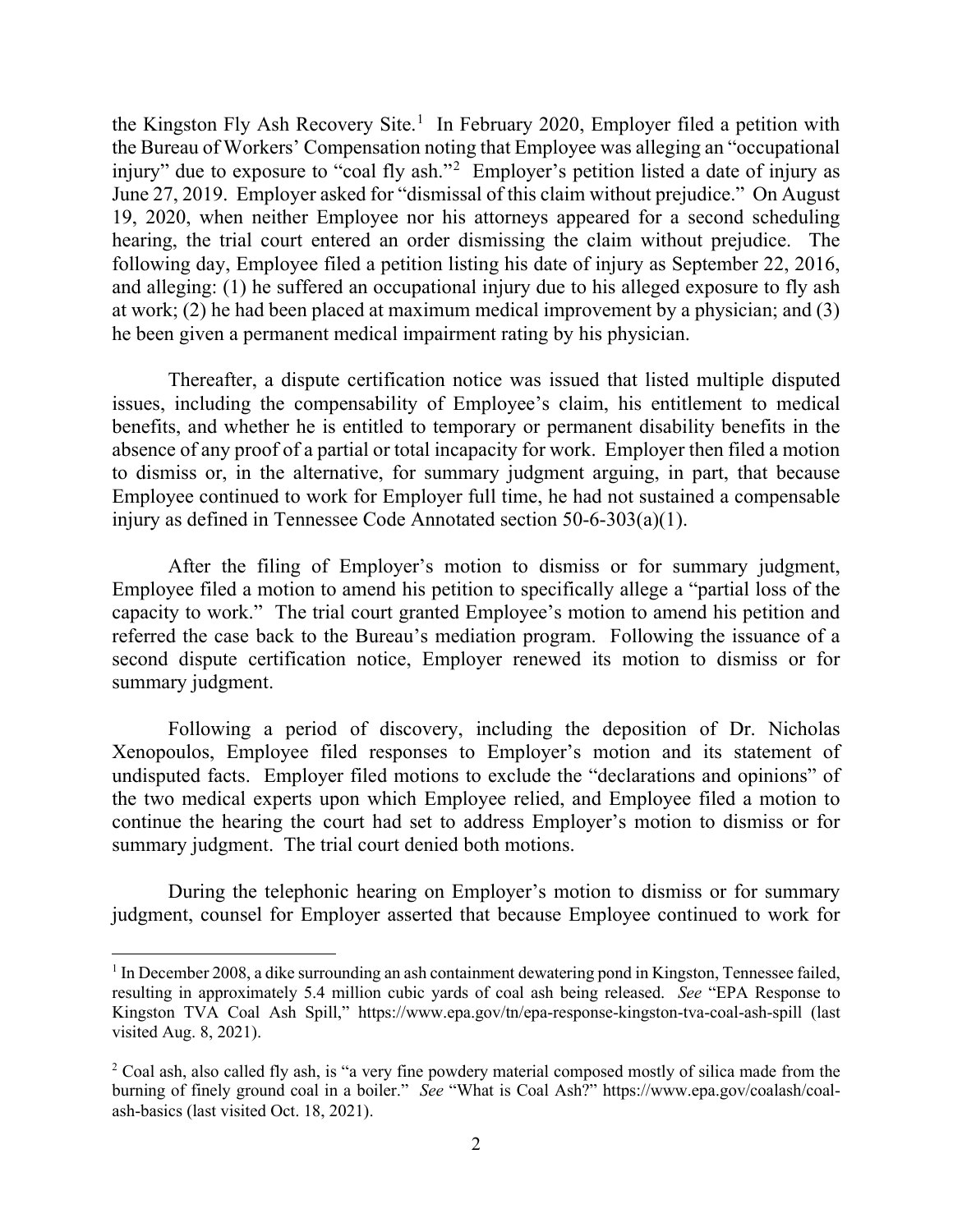Employer full time with no restrictions, there had been no "injury" as that term is defined with respect to occupational diseases in Tennessee's Workers' Compensation Law. Counsel specifically asked the trial court to dismiss Employee's case "without prejudice on the grounds that [Employee] is still working full time." In response, Employee's counsel argued that Employee had alleged and properly reported an occupational disease caused by workplace exposure to fly ash, that Employer had not negated an essential element of Employee's claim, and that Employee is entitled to medical benefits under Tennessee's Workers' Compensation Law even if there is no evidence of a vocational disability. Employee's counsel further argued that Employee had missed time from work and was entitled to temporary total disability benefits. During rebuttal argument, Employer's counsel asserted Employer had negated an essential element of Employee's claim because Employee had not established a partial or total incapacity to work as required by Tennessee Code Annotated section 50-6-303(a)(1).

After the motion hearing, the trial court asked the parties to submit briefs addressing the Tennessee Supreme Court's decision in *Ingram v. Aetna Cas. & Sur. Co.*, 876 S.W.2d 91 (Tenn. 1994). Thereafter, the trial court issued an order denying Employer's motion for summary judgment. Employer has appealed.

#### **Standard of Review**

The standard we apply in reviewing a trial court's decision presumes the court's factual findings are correct unless the preponderance of the evidence is otherwise. *See* Tenn. Code Ann.  $\S$  50-6-239(c)(7) (2020). The interpretation and application of statutes and rules are questions of law that are reviewed *de novo* with no presumption of correctness afforded the trial court's conclusions. *See Mansell v. Bridgestone Firestone N. Am. Tire, LLC*, 417 S.W.3d 393, 399 (Tenn. 2013). When evaluating a trial court's decision regarding a motion to dismiss filed pursuant to Tenn. R. Civ. P. 12.02(6), we must review the trial court's determination *de novo* and consider whether, assuming the truth of all averments in the petition, the employee can prove no set of facts that would warrant relief. *Doe v. Sundquist*, 2 S.W.3d 919, 922 (Tenn. 1999). Moreover, a trial court's ruling on a motion for summary judgment is reviewed *de novo* with no presumption of correctness. *Wallis v. Brainerd Baptist Church*, 509 S.W.3d 886, 895 (Tenn. 2016) ("[W]e make a fresh determination of whether the requirements of Rule 56 of the Tennessee Rules of Civil Procedure have been satisfied."). We are also mindful of our obligation to construe the workers' compensation statutes "fairly, impartially, and in accordance with basic principles of statutory construction" and in a way that does not favor either the employee or the employer. Tenn. Code Ann. § 50-6-116 (2020).

#### **Analysis**

On appeal, Employer raises several issues that we have combined and restated as follows: (1) whether the trial court erred in finding that "Employee . . . has a compensable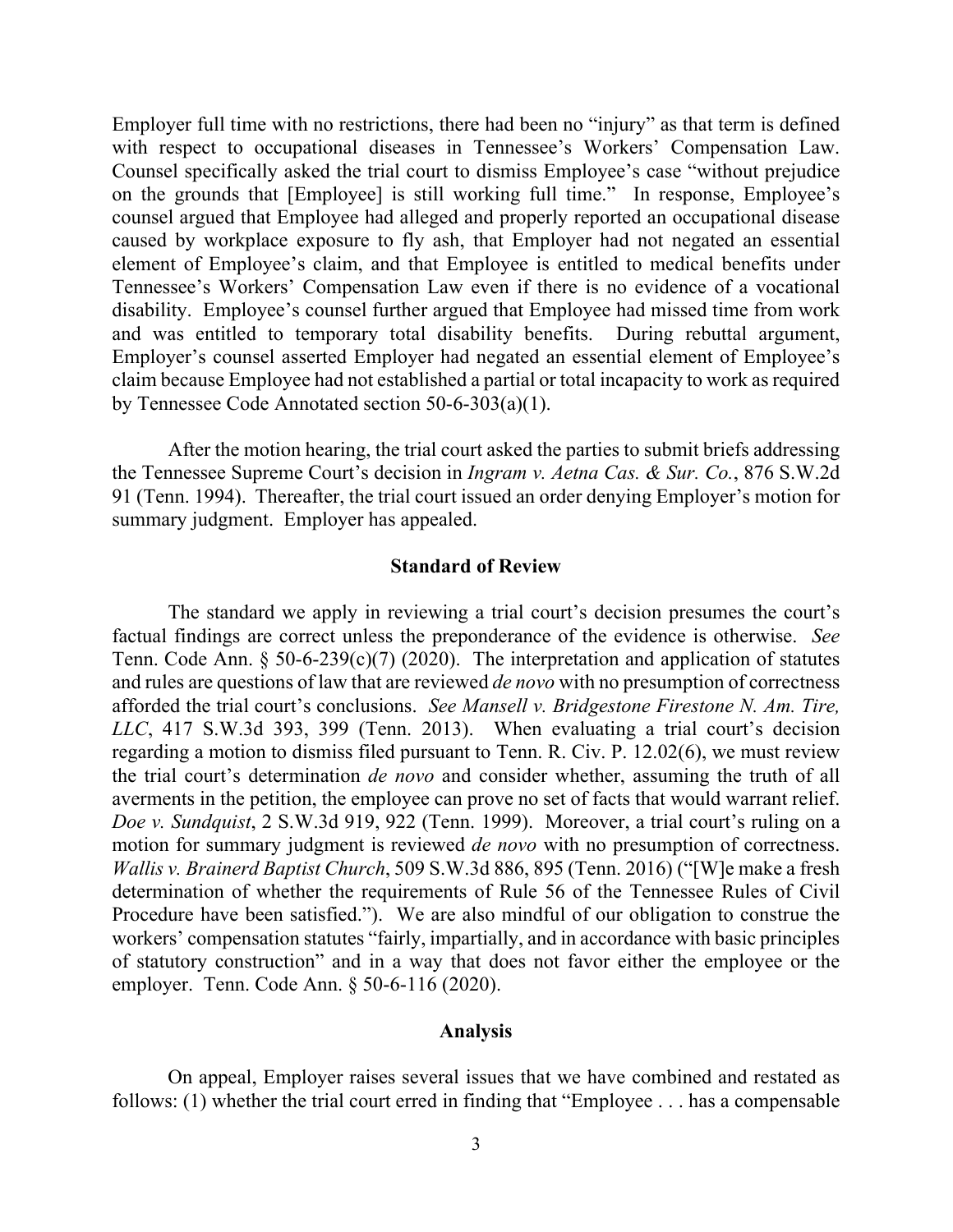occupational disease claim" pursuant to Tennessee law; and (2) whether the trial court erred in relying on the Tennessee Supreme Court's decision in *Ingram v. Aetna Cas. & Sur. Co*.

Additionally, there are two issues implicated by Employer's motion and the statutory language on which Employer has relied. First, Employer's motion necessitates a brief discussion of the standards of proof required for a motion to dismiss filed pursuant to Rule 12.02 of the Tennessee Rules of Civil Procedure as opposed to the standards of proof required for a motion for summary judgment filed pursuant to Rule 56 of the Tennessee Rules of Civil Procedure.

Second, we must address whether the phrase "shall be treated as the happening of an injury by accident" in Tennessee Code Annotated section 50-6-303(a)(1) was intended to prohibit an employee from seeking medical benefits for an alleged occupational disease in circumstances where there has been no "partial or total incapacity for work." If Employer's interpretation of section  $50-6-303(a)(1)$  is correct, then no employee can be deemed to have suffered a compensable occupational disease as defined in Tennessee's Workers' Compensation Law until Employee shows a partial or total incapacity for work. This would, in effect, insulate employers from having to initiate medical benefits in any occupational disease claim until the employee has experienced such an incapacity for work. Employee argues Employer's interpretation is incorrect, adding that it would be unjust to excuse employers from providing medical benefits in occupational disease claims where the employee has not yet experienced a "partial or total incapacity to work" due to the alleged occupational disease.<sup>[3](#page-3-0)</sup>

### *Employer's Motion to Dismiss or for Summary Judgment*

In the first paragraph of its motion, Employer cited Rules 12 and 56 of the Tennessee Rules of Civil Procedure, as well as unspecified portions of Tennessee's Workers' Compensation Law. In essence, Employer argued in its motion that an employee cannot assert a claim for workers' compensation benefits arising from an alleged occupational disease until there has been a "partial or total incapacity for work" as stated in Tennessee Code Annotated section  $50-6-303(a)(1)$  and, thus, the petition is subject to dismissal because it is, at best, prematurely filed. Section 303(a)(1) provides as follows:

<span id="page-3-0"></span><sup>3</sup> When the 2013 Workers' Compensation Reform Act was passed, section 50-6-301, which defined the term "occupational diseases," was eliminated, and section 50-6-102(14), which defines the word "injury," was amended to include occupational diseases. *See* Tenn. Code Ann. § 50-6-102(14) (2014). Thus, the reference in section 50-6-303(a)(1) to section 50-6-301 is problematic to the extent it references a statute that was deleted for all cases with dates of injury after July 1, 2014. *See* Tenn. Code Ann. § 50-6-101 ("the Workers' Compensation Law . . . shall be controlling . . . when the date of injury is on or after July 1, 2014"). We conclude, however, that other than the phrase "as defined in  $\S$  50-6-301," the remainder of section 50-6-303(a)(1) is applicable to cases in which the date of injury is on or after July 1, 2014.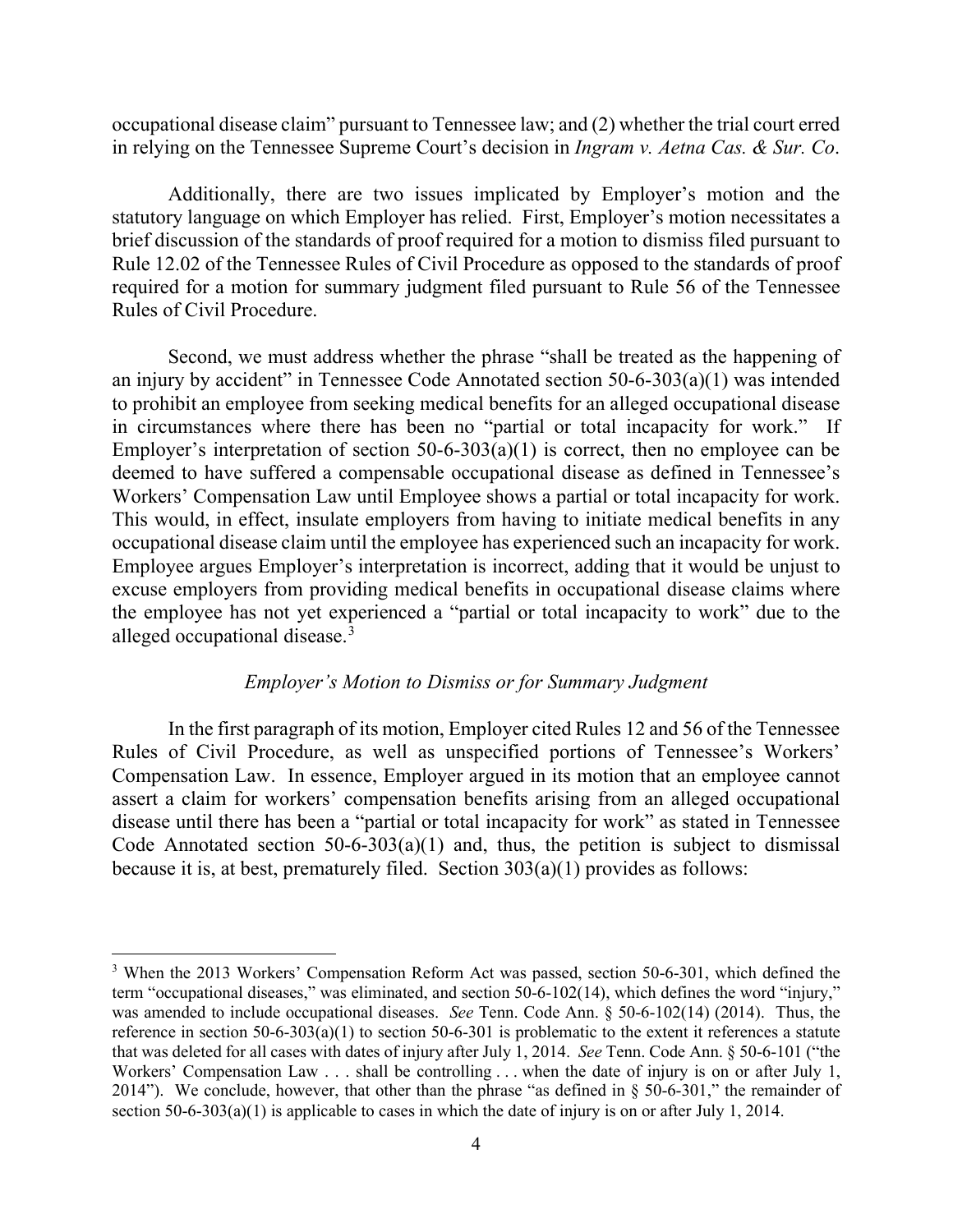When the employer and employee are subject to this chapter, the partial or total incapacity for work or the death of an employee resulting from an occupational disease as defined in § 50-6-301 shall be treated as the happening of an injury by accident or death by accident, and the employee, or in case of the employee's death, the employee's dependents, shall be entitled to compensation as provided in this chapter.

Tenn. Code Ann. § 50-6-303(a)(1).

A motion to dismiss for failure to state a claim upon which relief can be granted is used by defendants to test the sufficiency of the allegations in a petition, not the strength of a petitioner's proof. *Stein v. Davidson Hotel Co.*, 945 S.W.2d 714 (Tenn. 1997). A defendant who files a motion to dismiss in these circumstances "admits the truth of all the relevant and material allegations . . . but asserts these allegations fail to establish a cause of action." *Brown v. Tenn. Title Loans, Inc.*, 328 S.W.3d 850, 854 (Tenn. 2010). The Tennessee Supreme Court has addressed motions to dismiss filed pursuant to Rule 12.02(6) of the Tennessee Rules of Civil Procedure:

In considering a motion to dismiss, courts must construe the complaint liberally, presuming all factual allegations to be true and giving the plaintiff the benefit of all reasonable inferences. A trial court should grant a motion to dismiss only when it appears that the plaintiff can prove no set of facts in support of the claim that would entitle the plaintiff to relief. We review the trial court's legal conclusions regarding the adequacy of the complaint *de novo*.

*Webb v. Nashville Area Habitat for Humanity, Inc.*, 346 S.W.3d 422, 426 (Tenn. 2011) (internal quotations and citations omitted).

A motion for summary judgment, on the other hand, should be granted when "the pleadings, depositions, answers to interrogatories, and admissions on file, together with the affidavits, if any, show that there is no genuine issue as to any material fact and that the moving party is entitled to a judgment as a matter of law." Tenn. R. Civ. P. 56.04.The burden is on the party pursuing summary judgment to demonstrate both that no genuine issue of material fact exists and that the moving party is entitled to a judgment as a matter of law. *Martin v. Norfolk S. Ry. Co.*, 271 S.W.3d 76, 83 (Tenn. 2008). If the moving party makes a properly supported motion, the burden of production then shifts to the nonmoving party to demonstrate the existence of a genuine issue of material fact at the summary judgment stage. *Rye v. Women's Care Ctr. of Memphis, PLLC*, 477 S.W.3d 235, 265 (Tenn. 2015). Furthermore, "[a] fact is material 'if it must be decided in order to resolve the substantive claim or defense at which the motion is directed.'" *Akers v. Heritage Med. Assocs., P.C.*, No. M2017-02470-COA-R3-CV, 2019 Tenn. App. LEXIS 5, at \*14 (Tenn. Ct. App. Jan. 4, 2019) (quoting *Byrd v. Hall*, 847 S.W.2d 208, 215 (Tenn. 1993)). "A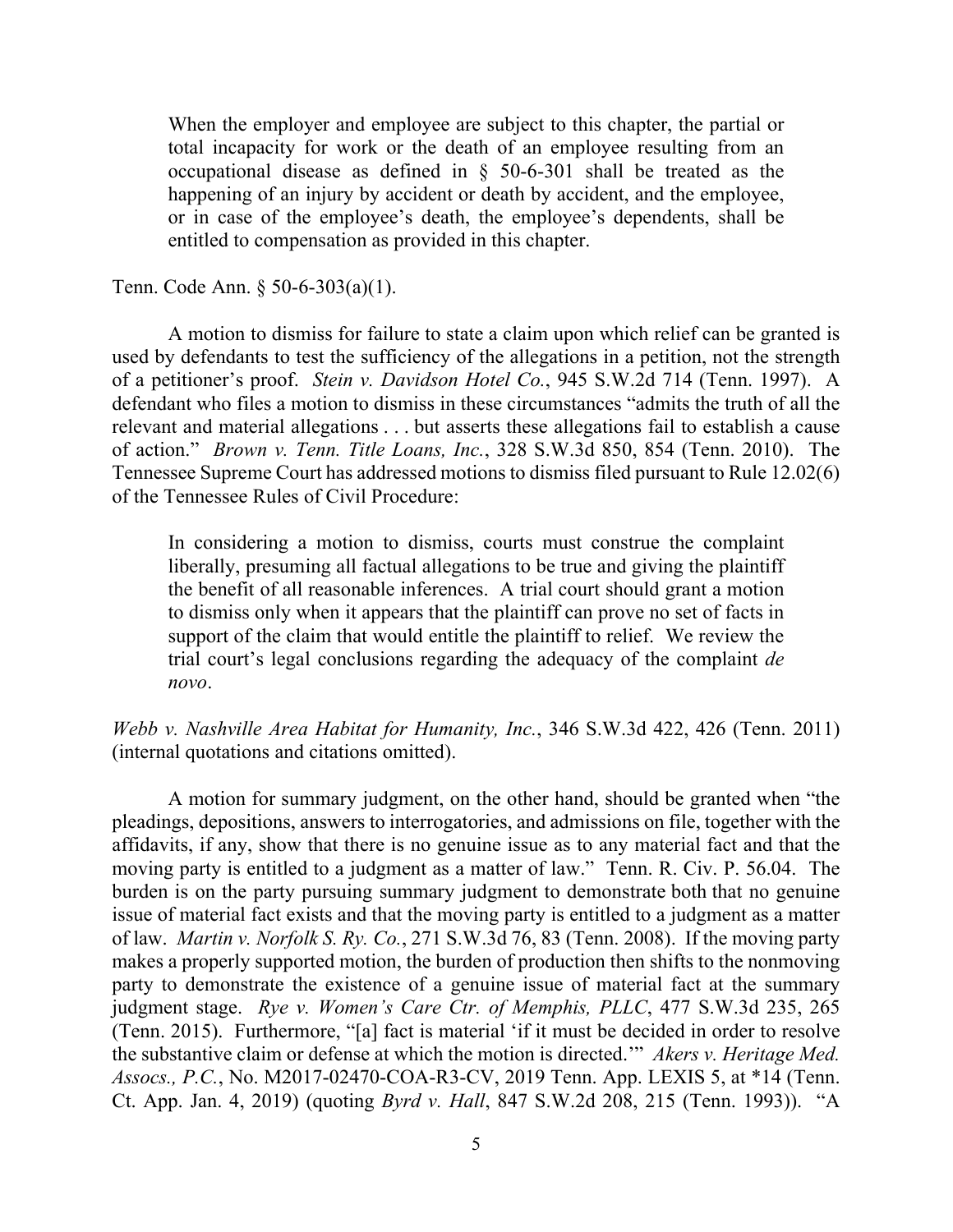'genuine issue' exists if 'a reasonable [factfinder] could legitimately resolve that fact in favor of one side or the other.'" *Akers*, 2019 Tenn. App. LEXIS 5, at \*15 (quoting *Byrd*, 847 S.W.2d at 215).

In the present case, Employer asked the trial court during the motion hearing to dismiss Employee's petition "without prejudice on the grounds that [Employee] is still working full time." Later during the hearing, Employer asserted it had negated an essential element of Employee's claim because Employee "continues to work without restrictions." Hence, we interpret Employer's motion and its arguments during the motion hearing to request either dismissal of Employee's claim pursuant to Rule 12.02 or summary judgment pursuant to Rule 56. We conclude Employer is entitled to neither.

With respect to the motion to dismiss, Employer's argument hinges on its interpretation of Tennessee Code Annotated section 50-6-303(a)(1) and its assertion that an occupational disease claim has not accrued until there has been a partial or total incapacity for work. However, in the present case, Employee filed a motion to amend his petition to allege he had "sustained a partial loss of the capacity to work." The trial court granted that motion. Hence, the allegations of Employee's amended petition include a claim that there has been partial incapacity to work as contemplated in section  $303(a)(1)$ . Assuming that allegation to be true, as we are required to do in the context of Employer's motion to dismiss, it is clear Employee has stated a cause of action, and Employer is not entitled to dismissal of the claim pursuant to Rule 12.02.

With respect to Employer's motion for summary judgment, the trial court concluded there were genuine issues of material fact concerning whether Employee has established a compensable occupational disease through expert medical proof and whether Employee has sustained a permanent vocational disability. As a result, it denied Employer's motion. We conclude, on the other hand, that Employer failed to either negate an essential element of Employer's claim or establish as a matter of law that Employee's proof is insufficient to support a claim. Thus, in our view, Employer did not meet its initial burden of production under Rule 56 and, as a result, there was no shifting of the burden to Employee to show genuine issues of material fact.

Moreover, even if the burden of production had shifted under Rule 56, we agree with the trial court that Employee came forward with sufficient evidence to create one or more genuine issues of material fact. Dr. Nicholas Xenopoulos, an interventional cardiologist, offered a Rule 72 Declaration in which he stated that "it is more probable than not that [Employee's] exposure to coal fly ash during his employment in the Kingston ash spill cleanup was a substantial contributing cause of or substantially contributed to the aggravation of his coronary artery disease." In his Rule 72 Declaration, Dr. Theron Blickenstaff, board certified in occupational medicine, opined that "it is more probable than not that [Employee's] exposure to coal fly ash during his employment in the Kingston ash spill cleanup was a substantial contributing cause of or substantially contributed to the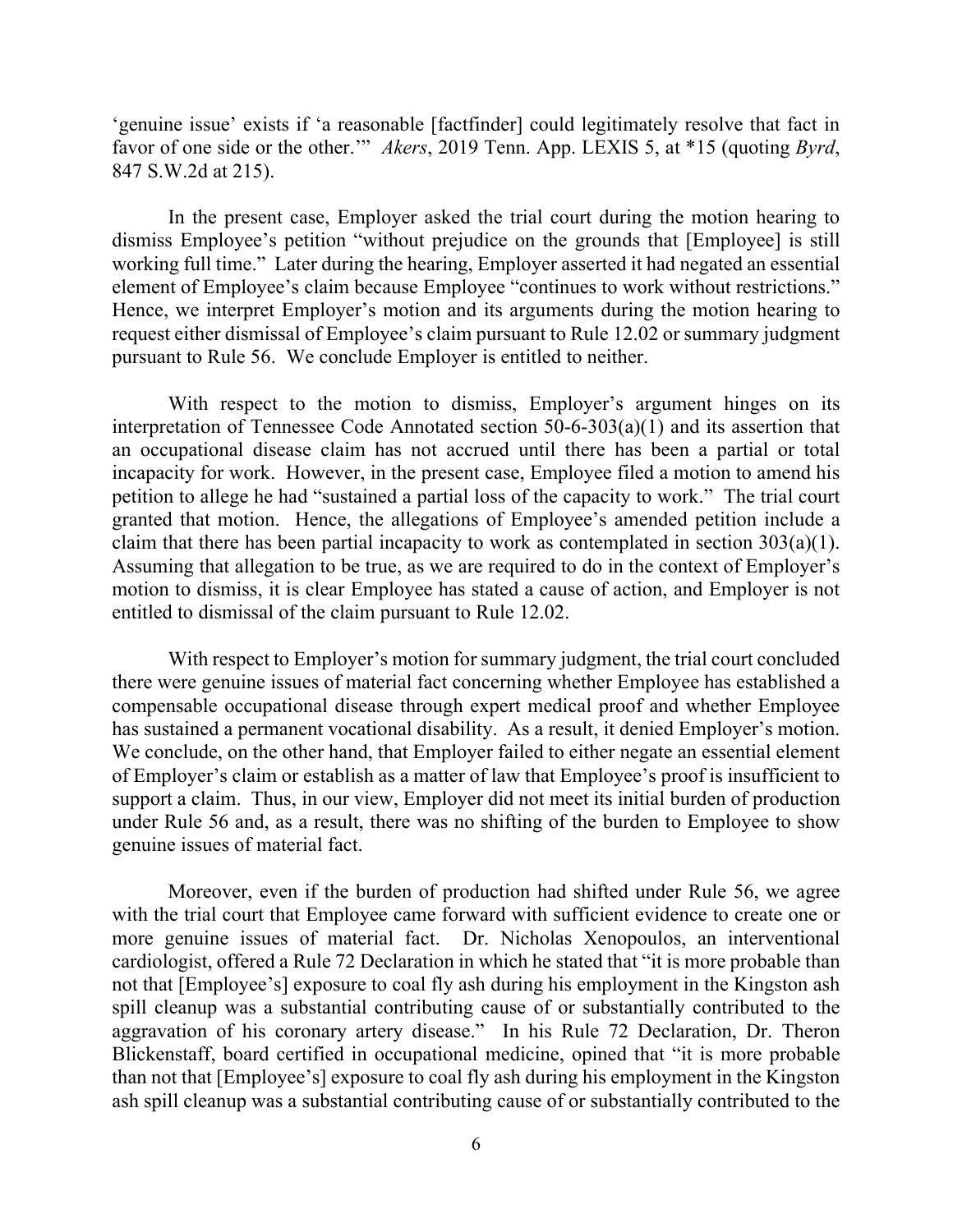aggravation of" both the coronary artery disease and hypertension.<sup>[4](#page-6-0)</sup> In short, the declarations of Dr. Xenopoulos and Dr. Blickenstaff create genuine issues of material fact as to whether workplace exposure to fly ash primarily caused, materially advanced, or permanently aggravated Employee's medical conditions.

### *Applicability of Supreme Court Precedent*

Next, Employer argues the trial court erred in relying on the Tennessee Supreme Court's opinion in *Ingram v. Aetna Casualty & Surety Co.*, 876 S.W.2d 91 (Tenn. 1994). In that case, the employee alleged he developed an occupational disease due to workplace exposure to asbestos-containing products. *Id.* at 92. He had been diagnosed by a pulmonologist with "benign asbestos pleural plaques." *Id.* The parties stipulated that the employee was "not presently disabled" due to his condition, and the medical experts were unable to state with any degree of medical certainty if and when the employee would develop pulmonary dysfunction due to the occupational exposures. *Id.* at 92-93. The employee asked the court to order the employer to provide periodic pulmonary examinations, but the employer denied any liability for medical benefits and asserted the employee's claim was premature. *Id.* at 93. In rejecting the employer's argument in *Ingram*, the Supreme Court explained:

[W]e find that [the employee] is entitled to medical benefits, to be furnished by the employer, for the periodic evaluation of his pulmonary condition and any necessary subsequent treatment related to his occupational disease.

. . . .

There is no statutory or procedural prohibition to prevent [the employee] from filing a claim for disability benefits if, and when, his condition advances to the point that some compensable degree of disability may be established. The one-year statute of limitation on an injury involving an occupational disease does not begin to run until "after the beginning of the incapacity for work." We find the plaintiff's claim for disability benefits is not yet ripe for adjudication.

*Id.* at 93-94 (internal citation omitted).

We have previously concluded that "[r]eliance on precedent from the Tennessee Supreme Court is appropriate unless it is evident that the Supreme Court's decision or rationale relied on a remedial interpretation of pre-July 1, 2014 statutes, that it relied on specific statutory language no longer contained in the Workers' Compensation Law, and/or

<span id="page-6-0"></span><sup>&</sup>lt;sup>4</sup> We offer no opinion as to whether these statements, standing alone, are sufficient to meet Employee's burden of proof at trial.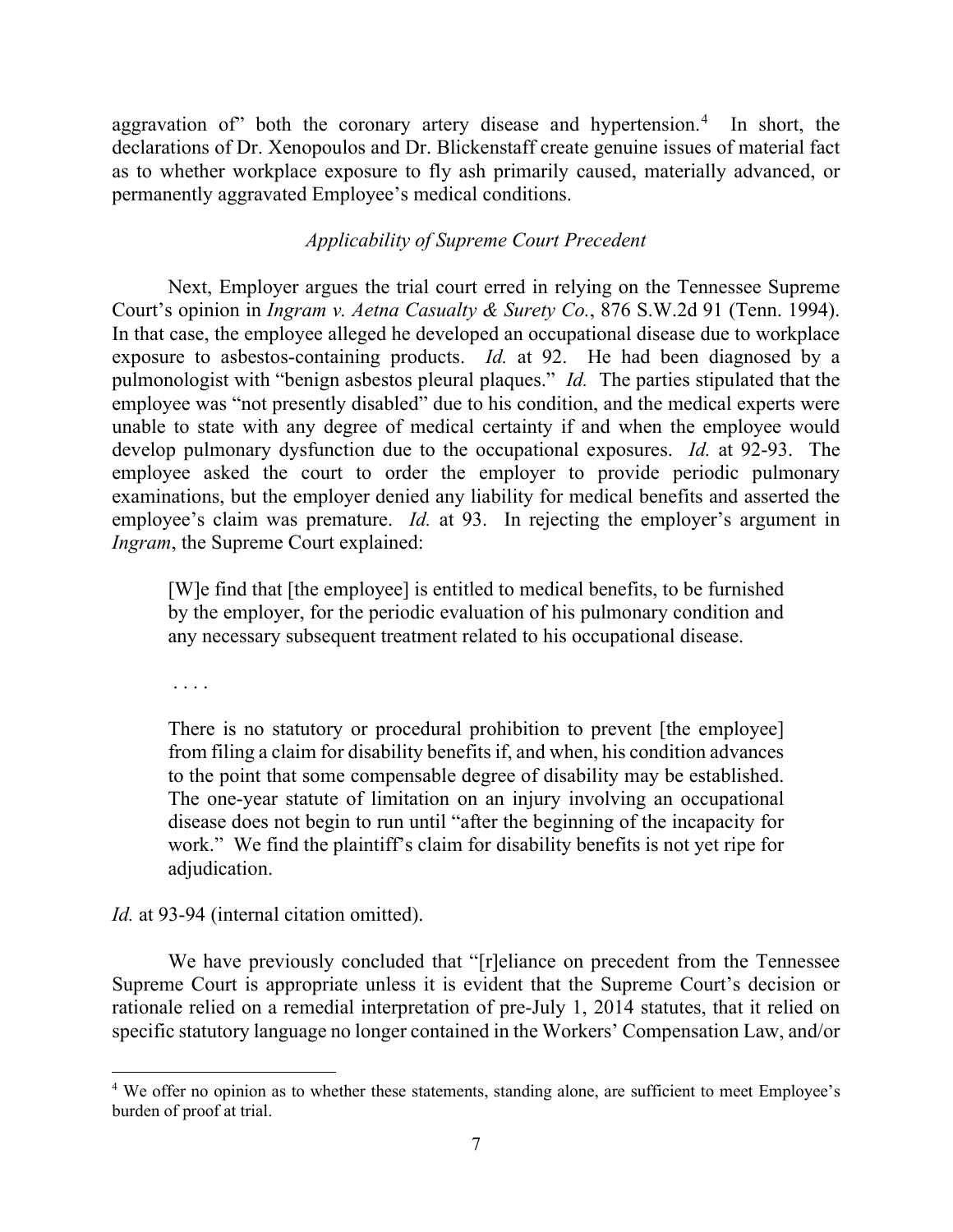that it relied on an analysis that has since been addressed by the general assembly through statutory amendments." *McCord v. Advantage Human Resourcing*, No. 2014-06-0063, 2015 TN Wrk. Comp. App. Bd. LEXIS 6, at \*13 n.4 (Tenn. Workers' Comp. App. Bd. Mar. 27, 2015). The language in section 50-6-303(a)(1) on which Employer relies is the same in all pertinent respects as the language on which the Tennessee Supreme Court relied in *Ingram*. [5](#page-7-0) During oral argument, Employer argued that, because pre-reform law contained a specific section defining how to establish a causal link between workplace exposures and a disease, and that section was removed as a result of the 2013 Workers' Compensation Reform Act, case law decided prior to the Reform Act must be disregarded. We disagree for several reasons.

First, there is nothing in the language of *Ingram* to suggest the Supreme Court relied on a remedial interpretation of the pre-reform law in interpreting the pertinent language in section 50-6-303(a)(1). Second, the Court in *Ingram* did not rely on section 50-6-301, which was removed by the Reform Act, in reaching its conclusion. Third, the legislature has not altered the relevant language in section 50-6-303(a)(1) since *Ingram* was decided. Thus, we conclude the Supreme Court's holding in *Ingram* remains viable after the passage of the Reform Act. In circumstances where an employee asserts that he or she suffers from an occupational disease due to workplace exposures and requests medical care from the employer, the employer is obligated pursuant to Tennessee Code Annotated sections 50-6- 204(a)(1)(A) and 50-6-204(a)(3)(i), as well as Tenn. Comp. R. & Regs. 0800-02-01-.06(1), to provide the employee a panel of physicians unless it asserts an affirmative defense it believes obviates the obligation to provide a panel.<sup>[6](#page-7-1)</sup> If the employer elects to deny the claim and declines to provide a panel, the employee can file an appropriate petition for benefits seeking an order for the initiation of medical benefits. In such circumstances, in accordance with the Supreme Court's opinion in *Ingram*, the employee's claim for temporary or permanent disability benefits accrues upon "the partial or total incapacity for work or the death of an employee" as stated in section 50-6-303(a)(1).<sup>[7](#page-7-2)</sup>

<span id="page-7-0"></span><sup>5</sup> The 1993 version of the Workers' Compensation Law, in place when *Ingram* was decided, also provided that "the partial or total incapacity for work or the death of an employee resulting from an occupational disease as herein defined *shall be treated as the happening of an injury by accident* or death by accident." Tenn. Code Ann. § 50-6-303(a)(1) (1993) (emphasis added).

<span id="page-7-1"></span><sup>&</sup>lt;sup>6</sup> An employer can assert defenses to such a claim and decline to provide a panel, but it bears the risks associated with such a denial. *See, e.g.*, *Young v. Young Electric Co.*, No. 2015-06-0860, 2016 TN Wrk. Comp. App. Bd. LEXIS 24, at \*16 (Tenn. Workers' Comp. App. Bd. May 25, 2016) ("In circumstances where an employer refuses to provide medical treatment and/or denies the employee's claim, such employer bears the risk of being held responsible for medical expenses incurred by the employee in the event the claim is deemed compensable.").

<span id="page-7-2"></span><sup>7</sup> Tenn. Comp. R. & Regs. 0800-02-01-.06(1) states: "Following receipt of notice of a workplace injury and the employee expressing a need for medical care, the employer shall, as soon as practicable but no later than three (3) business days after receipt of such request, provide the employee a panel of physicians as prescribed in [Tenn. Code Ann.] § 50-6-204."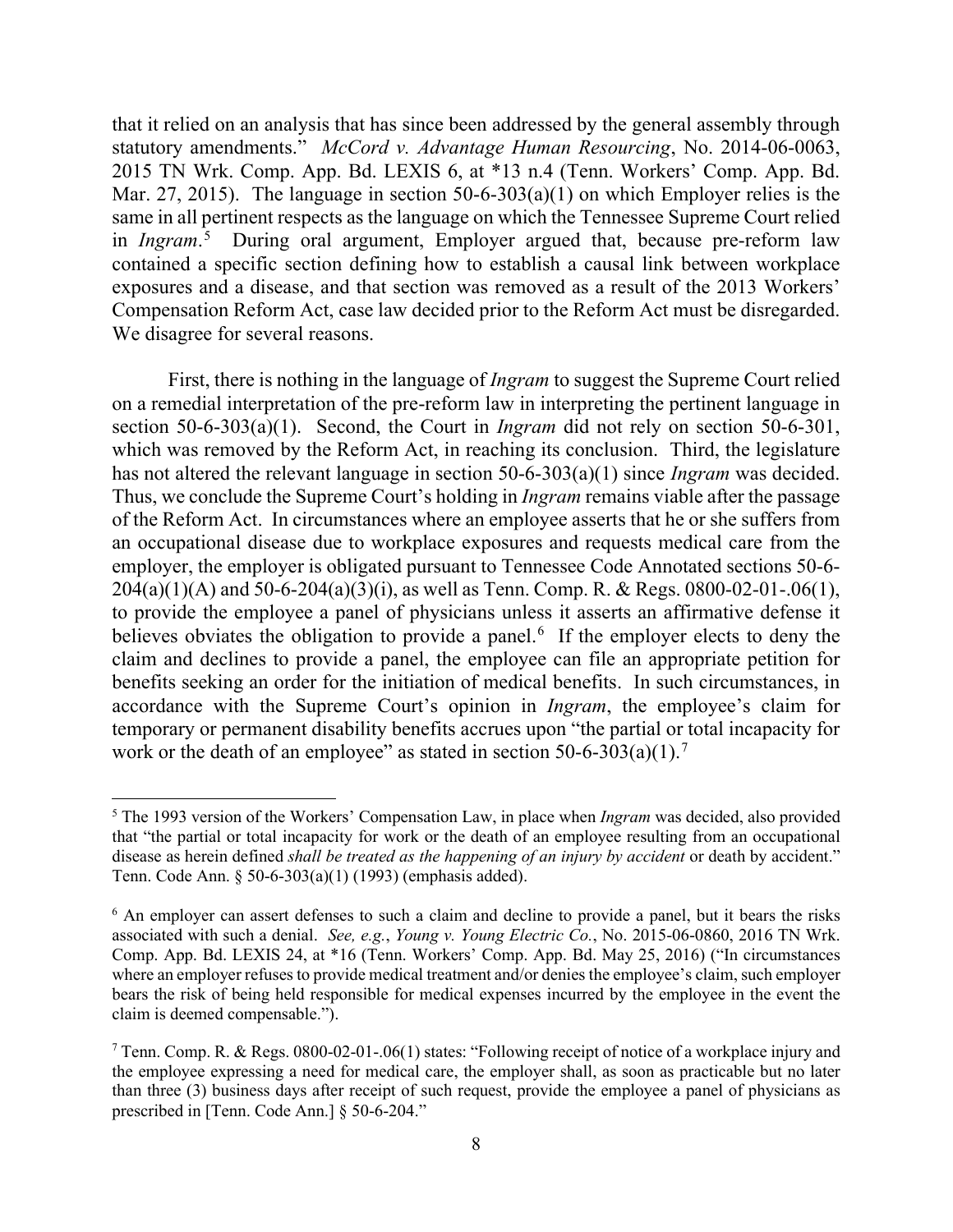Finally, Employer cites several more recent cases, including *Shuler v. Eastman Chemical Co.*, No. E2016-02292-SC-R3-WC, 2017 Tenn. LEXIS 721 (Tenn. Workers' Comp. Panel Nov. 17, 2017) and *Lively ex rel. Lively v. Union Carbide Corp.*, E2012- 02136-WC-R3-WC, 2013 Tenn. LEXIS 642 (Tenn. Workers' Comp. Panel Aug. 13, 2013) in support of its argument that an employee's claim based on an occupational disease cannot result in an award of any workers' compensation benefits until the beginning of a partial or total incapacity to work. In *Shuler*, the issue was whether the employee's claim arose prior or subsequent to the effective date of the 2013 Workers' Compensation Reform Act. The employee had retired in 1999 but was not diagnosed with bladder cancer until December 2015. *Id.* at \*2. In analyzing this case, the Supreme Court's Special Workers' Compensation Appeals Panel framed the issue as when the statute of limitations began to run, not when the employee became eligible for medical benefits. *Id.* at \*8.

In *Lively*, the issue before the court was how to identify a date of injury in a case where the employee first becomes disabled from working due to an occupational disease, then later died as a result of that occupational disease. *Id.* at \*17-18. Significantly, the court identified different potential dates of injury depending on the circumstances of the case. For example, according to the Appeals Panel in *Lively*, "if an employee becomes partially or totally unable to work as a result of an occupational disease that later results in his or her death, then the employee's death cannot provide a new and separate date of injury." *Id.* at \*18. However, if an employee never becomes partially or totally disabled from working due to the occupational disease but later dies from that disease, "the date of injury must be the date of death." *Id.* at \*19.

We conclude the Tennessee Supreme Court took a similar approach in *Ingram* that requires a trial court to consider the particular facts and circumstances of a case. If an employee alleges he or she suffers from an occupational disease, that employee may be entitled to medical benefits pursuant to Tennessee Code Annotated section 50-6-204(a)(1) if that employee comes forward with sufficient proof from which the trial court can conclude he or she is likely to prevail at a hearing on the merits in establishing the existence of an occupational disease in accordance with Tennessee Code Annotated section 50-6- 102(14). However, as provided in Tennessee Code Annotated section 50-6-303(a)(1), the employee's claim for disability benefits may not be "ripe for adjudication," *Ingram*, 876 S.W.2d at 94, but must be brought within the applicable limitation period after the "partial or total incapacity for work." *See* Tenn. Code Ann. § 50-6-303(a)(1).

Moreover, the court in *Ingram* noted that the provisions of Tennessee Code Annotated section 50-6-303(a)(2) are also relevant. That section, unchanged since *Ingram* was decided, states that an employee with an occupational disease "shall be entitled to the same hospital, medical and miscellaneous benefits as an employee who has a compensable injury by accident." Tenn. Code Ann. § 50-6-303(a)(2). The Court in *Ingram* concluded this section does not "impose a requirement that the employee be disabled in order to qualify for medical treatment or benefits." *Ingram*, 876 S.W.2d at 94.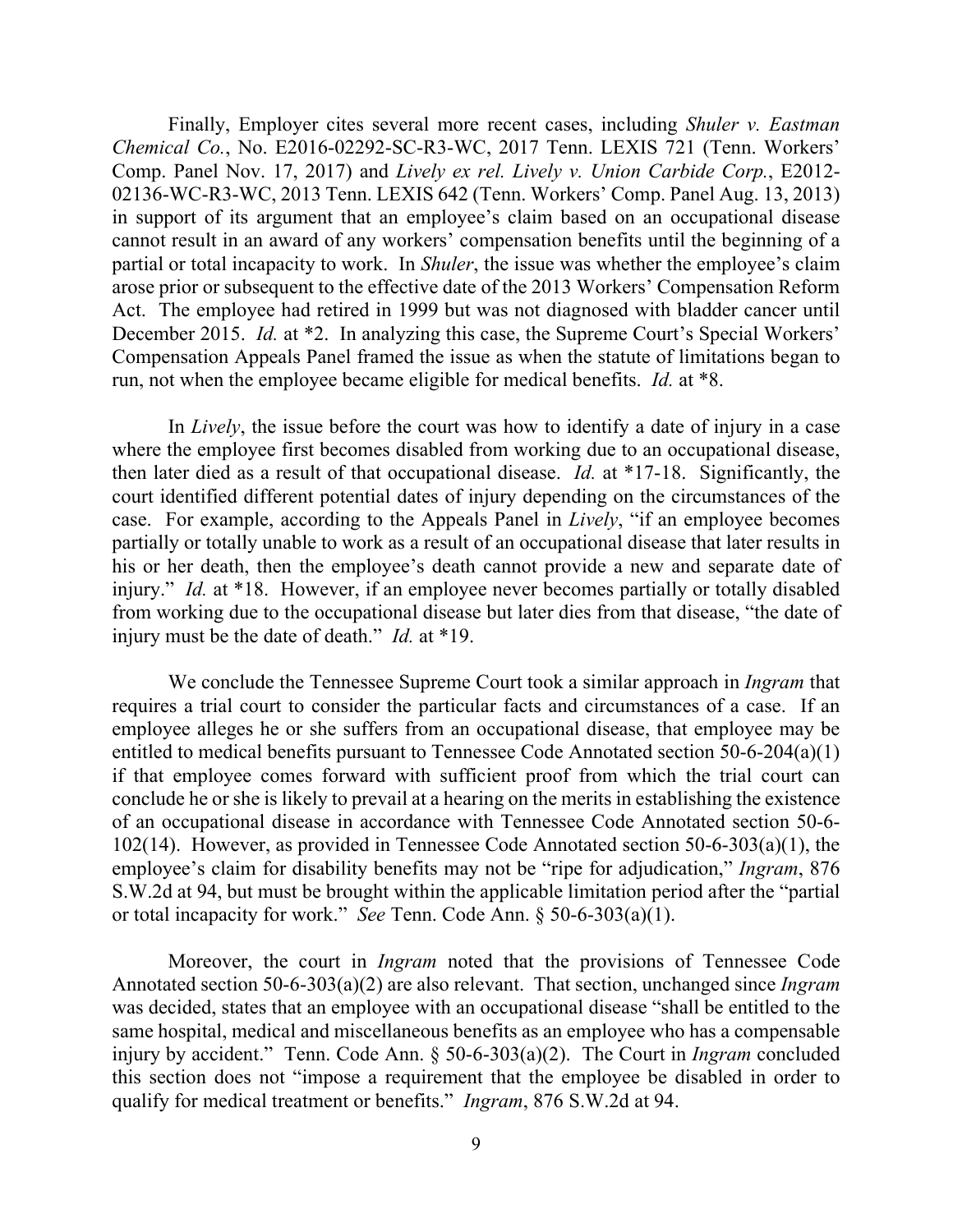In sum, Employer did not establish a basis for dismissal of this claim pursuant to Rule 12.02 of the Tennessee Rules of Civil Procedure, and it did not meet its burden of production pursuant to Rule 56 of the Tennessee Rules of Civil Procedure. Moreover, even if Employer had met its burden of production under Rule 56, we agree with the trial court that Employee came forward with sufficient proof to create one or more genuine issues of material fact for trial. Finally, Employer's assertion in its brief that the trial court "erred as a matter of law in finding that [Employee] . . . has a compensable occupational disease claim" is inapposite, as the trial court made no such finding. Instead, it concluded only that there were genuine issues of material fact that precluded summary judgment.

### **Conclusion**

For the foregoing reasons, we affirm the trial court's order and remand the case. Costs on appeal are taxed to Employer.